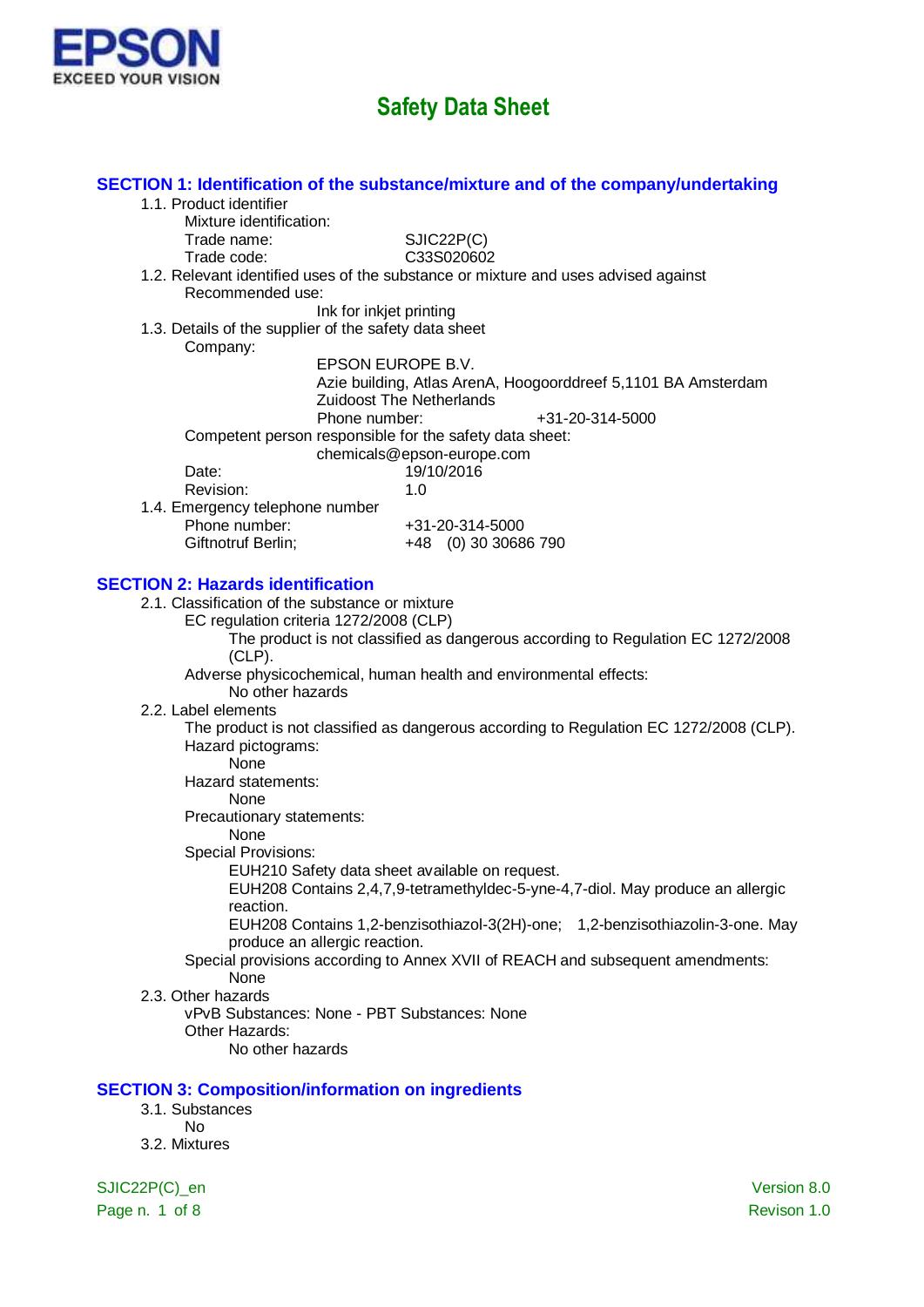

| Qty                | <b>Name</b>                                                                              | Ident. Number                   |                                                                          | <b>Classification</b>                                                                                                                                                                     |
|--------------------|------------------------------------------------------------------------------------------|---------------------------------|--------------------------------------------------------------------------|-------------------------------------------------------------------------------------------------------------------------------------------------------------------------------------------|
| $65%$ ~<br>80%     | Water                                                                                    | CAS:<br>EC:                     | 7732-18-5<br>231-791-2                                                   | The product is not classified as<br>dangerous according to<br>Regulation EC 1272/2008 (CLP).                                                                                              |
| $12.5%$ ~<br>15%   | Glycerol                                                                                 | CAS:<br>EC:                     | $56 - 81 - 5$<br>200-289-5                                               | The product is not classified as<br>dangerous according to<br>Regulation EC 1272/2008 (CLP).                                                                                              |
| $1\% - 3\%$        | 2-[2-(2-butoxyethoxy)et<br>hoxy]ethanol;<br>TEGBE; triethylene<br>glycol monobutyl ether | Index<br>number:<br>CAS:<br>EC: | 603-183-00-0<br>143-22-6<br>205-592-6<br>REACH No.: 01-21194751<br>07-38 | 3.3/1 Eye Dam. 1 H318                                                                                                                                                                     |
|                    | $1\%$ ~ 3% Triethanol amine                                                              | CAS:<br>EC:                     | $102 - 71 - 6$<br>203-049-8                                              | The product is not classified as<br>dangerous according to<br>Regulation EC 1272/2008 (CLP).                                                                                              |
| $0.1\%$ ~<br>0.25% | 2,4,7,9-tetramethyldec-<br>5-yne-4,7-diol                                                | CAS:<br>EC:                     | 126-86-3<br>204-809-1                                                    | 3.3/1 Eye Dam. 1 H318<br>$\bigcirc$ 3.4.2/1B Skin Sens. 1B H317<br>4.1/C3 Aquatic Chronic 3 H412                                                                                          |
| < 0.05%            | 1,2-benzisothiazol-3(2<br>H)-one;<br>1,2-benzisothiazolin-3-<br>one                      | Index<br>number:<br>CAS:<br>EC: | 613-088-00-6<br>2634-33-5<br>220-120-9                                   | $\bigcirc$ 3.1/4/Oral Acute Tox. 4 H302<br>♦<br>3.2/2 Skin Irrit. 2 H315<br>$\bigotimes$ 3.3/1 Eye Dam. 1 H318<br>3.4.2/1-1A-1B Skin Sens.<br>1,1A,1B H317<br>4.1/A1 Aquatic Acute 1 H400 |

Hazardous components within the meaning of the CLP regulation and related classification:

#### **SECTION 4: First aid measures**

- 4.1. Description of first aid measures
	- In case of skin contact:
		- Wash with plenty of water and soap.
	- In case of eyes contact:

In case of contact with eyes, rinse immediately with plenty of water and seek medical advice.

In case of Ingestion:

Do not under any circumstances induce vomiting. OBTAIN A MEDICAL EXAMINATION IMMEDIATELY.

In case of Inhalation:

Remove casualty to fresh air and keep warm and at rest.

- 4.2. Most important symptoms and effects, both acute and delayed
- None
- 4.3. Indication of any immediate medical attention and special treatment needed Treatment: None

#### **SECTION 5: Firefighting measures**

5.1. Extinguishing media

Suitable extinguishing media:

SJIC22P(C)\_en Version 8.0 Page n. 2 of 8 Revison 1.0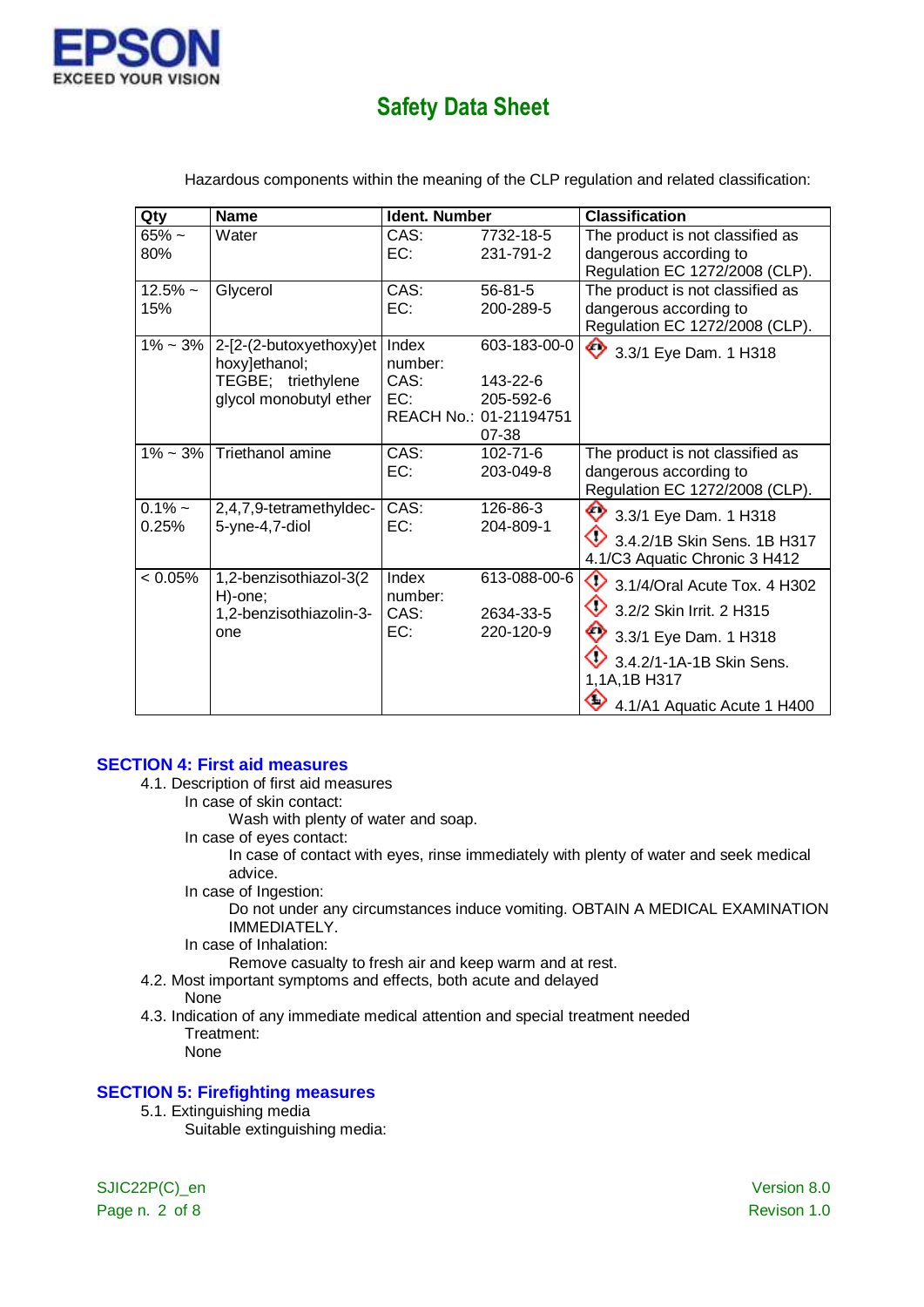

Water.

Carbon dioxide (CO2).

Extinguishing media which must not be used for safety reasons: None in particular.

- 5.2. Special hazards arising from the substance or mixture Do not inhale explosion and combustion gases. Burning produces heavy smoke.
- 5.3. Advice for firefighters

Use suitable breathing apparatus .

Collect contaminated fire extinguishing water separately. This must not be discharged into drains.

Move undamaged containers from immediate hazard area if it can be done safely.

#### **SECTION 6: Accidental release measures**

- 6.1. Personal precautions, protective equipment and emergency procedures
	- Wear personal protection equipment.
	- Remove persons to safety.

See protective measures under point 7 and 8.

6.2. Environmental precautions

Do not allow to enter into soil/subsoil. Do not allow to enter into surface water or drains. Retain contaminated washing water and dispose it.

In case of gas escape or of entry into waterways, soil or drains, inform the responsible authorities.

Suitable material for taking up: absorbing material, organic, sand

- 6.3. Methods and material for containment and cleaning up
	- Wash with plenty of water.
- 6.4. Reference to other sections See also section 8 and 13

### **SECTION 7: Handling and storage**

- 7.1. Precautions for safe handling Avoid contact with skin and eyes, inhalation of vapours and mists. Do not eat or drink while working. See also section 8 for recommended protective equipment.
- 7.2. Conditions for safe storage, including any incompatibilities
	- Keep away from food, drink and feed.
	- Incompatible materials:
	- None in particular.

Instructions as regards storage premises:

Adequately ventilated premises.

7.3. Specific end use(s) None in particular

### **SECTION 8: Exposure controls/personal protection**

8.1. Control parameters Glycerol - CAS: 56-81-5 - OEL Type: OSHA - LTE: 5 mg/m3 - Notes: PEL, as mist, respirable fraction - OEL Type: OSHA - LTE: 15 mg/m3 - Notes: PEL, as mist, total dust DNEL Exposure Limit Values No data available PNEC Exposure Limit Values 2-[2-(2-butoxyethoxy)ethoxy]ethanol; TEGBE; triethylene glycol monobutyl ether - CAS: 143-22-6 Target: Fresh Water - Value: 1.5 mg/l

SJIC22P(C) en Version 8.0 Page n. 3 of 8 Revison 1.0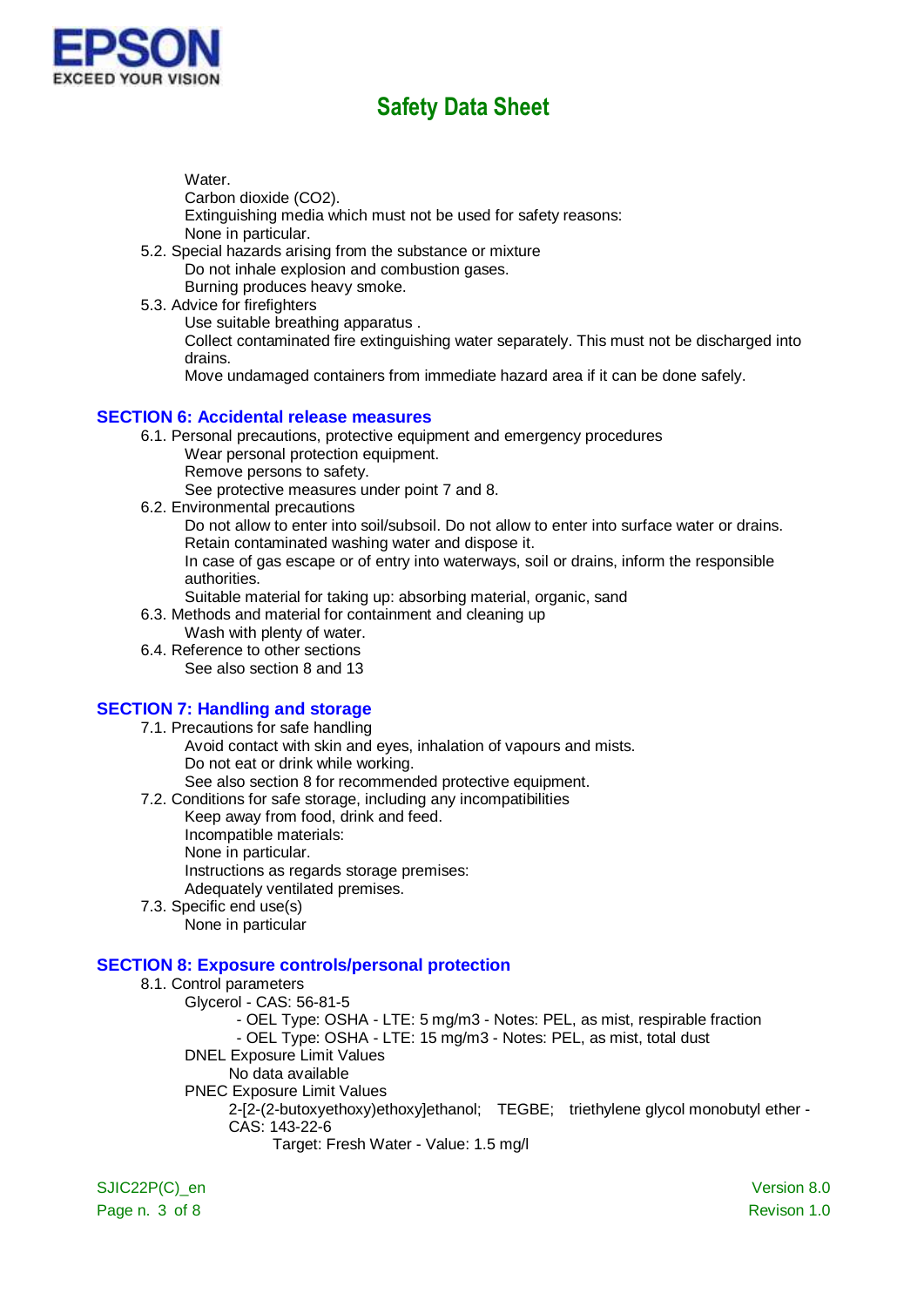

Target: Freshwater sediments - Value: 5.77 mg/kg Target: Marine water - Value: 0.15 mg/l Target: Marine water sediments - Value: 0.13 mg/kg Target: Microorganisms in sewage treatments - Value: 200 mg/l 2,4,7,9-tetramethyldec-5-yne-4,7-diol - CAS: 126-86-3 Target: Fresh Water - Value: 0.04 mg/l Target: Marine water - Value: 0.004 mg/l Target: Freshwater sediments - Value: 0.32 mg/kg Target: Marine water sediments - Value: 0.032 mg/kg 8.2. Exposure controls Eye protection: Not needed for normal use. Anyway, operate according good working practices. Protection for skin: No special precaution must be adopted for normal use. Protection for hands: Not needed for normal use. Respiratory protection: Not needed for normal use. Thermal Hazards: None Environmental exposure controls: None Appropriate engineering controls: None

#### **SECTION 9: Physical and chemical properties**

| 9.1. Information on basic physical and chemical properties |                                       |
|------------------------------------------------------------|---------------------------------------|
| Appearance and colour:                                     | Cyan Liquid                           |
| Odour:                                                     | Slightly                              |
| Odour threshold:                                           | No data available                     |
| pH:                                                        | $9 - 10$<br>at 20 $\degree$ C         |
| Melting point / freezing point:                            | $-17.4 °C$                            |
| Initial boiling point and boiling range:                   | No data available                     |
| Solid/gas flammability:                                    | No data available                     |
| Upper/lower flammability or explosive limits:              | No data available                     |
| Vapour density:                                            | No data available                     |
| Flash point:                                               | Does not flash until 100 °C / 212 ° F |
|                                                            | (closed cup method, ASTM D 3278)      |
| Evaporation rate:                                          | No data available                     |
| Vapour pressure:                                           | No data available                     |
| Relative density:                                          | 1.070<br>at 20 $\degree$ C            |
| Solubility in water:                                       | Complete                              |
| Solubility in oil:                                         | No data available                     |
| Partition coefficient (n-octanol/water):                   | No data available                     |
| Auto-ignition temperature:                                 | No data available                     |
| Decomposition temperature:                                 | No data available                     |
| Viscosity:                                                 | < 5 mPa∙s<br>at 20 $\degree$ C        |
| Explosive properties:                                      | No data available                     |
| Oxidizing properties:                                      | No data available                     |
| 9.2. Other information                                     |                                       |
| Miscibility:                                               | No data available                     |
| Fat Solubility:                                            | No data available                     |
| Conductivity:                                              | No data available                     |
|                                                            |                                       |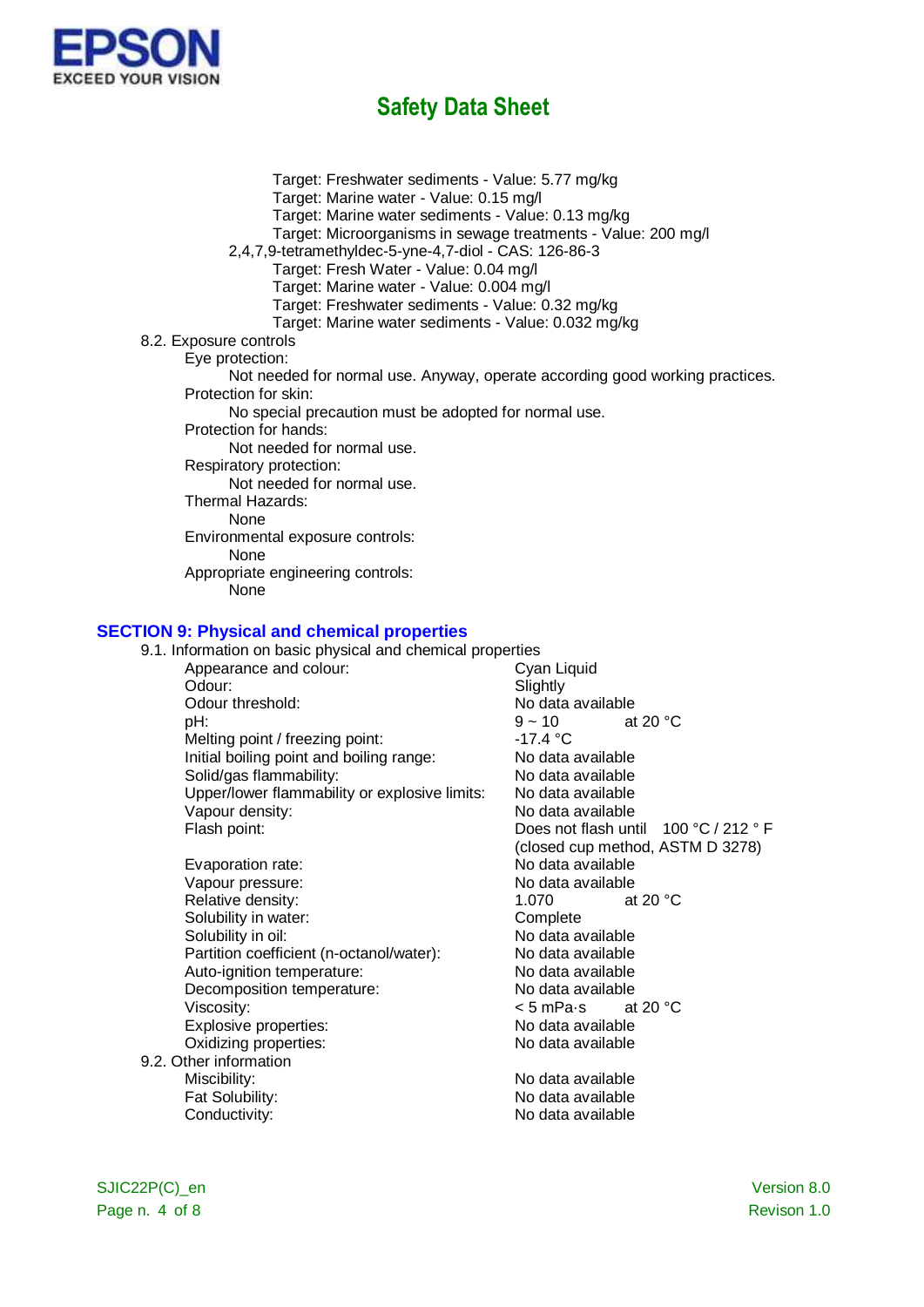

#### **SECTION 10: Stability and reactivity**

10.1. Reactivity

Stable under normal conditions

- 10.2. Chemical stability
	- Stable under normal conditions
- 10.3. Possibility of hazardous reactions None
- 10.4. Conditions to avoid Stable under normal conditions.
- 10.5. Incompatible materials None in particular.
- 10.6. Hazardous decomposition products None.

#### **SECTION 11: Toxicological information**

11.1. Information on toxicological effects

Toxicological information of the mixture:

No data available

Toxicological information of the main substances found in the mixture:

Glycerol - CAS: 56-81-5

a) acute toxicity:

Test: LD50 - Route: Oral - Species: Guinea pig = 7750 mg/kg - Source: Journal of Industrial Hygiene and Toxicology. Vol. 23, Pg. 259, 1941

Test: LDLo - Route: Oral - Species: Human = 1428 mg/kg - Source: "Toxicology of Drugs and Chemicals," Deichmann, W.B., New York, Academic Press, Inc., 1969Vol. -, Pg. 288, 1969. - Notes: BEHAVIORAL: HEADACHE GASTROINTESTINAL: NAUSEA OR VOMITING

2-[2-(2-butoxyethoxy)ethoxy]ethanol; TEGBE; triethylene glycol monobutyl ether - CAS: 143-22-6

a) acute toxicity:

Test: LD50 - Route: Dermal - Species: Rabbit = 3.54 ml/kg - Source: American Industrial Hygiene Association Journal. Vol. 23, Pg. 95, 1962.

Test: LD50 - Route: Oral - Species: Rat = 5300 mg/kg - Source: Office of Toxic Substances Report. Vol. OTS,

Triethanol amine - CAS: 102-71-6

a) acute toxicity:

Test: LD50 - Route: Oral - Species: Guinea pig = 2200 mg/kg - Source: "Toxicometric Parameters of Industrial Toxic Chemicals Under Single Exposure," Izmerov, N.F., et al., Moscow, Centre of International Projects, GKNT, 1982Vol. -, Pg. 114, 1982.

Test: LD50 - Route: Oral - Species: Mouse = 5846 mg/kg - Source: Science Reports of the Research Institutes, Tohoku University, Series C: Medicine. Vol. 36(1-4), Pg. 10, 1989. - Notes: GASTROINTESTINAL: "HYPERMOTILITY, DIARRHEA" KIDNEY, URETER, AND BLADDER: OTHER CHANGES BEHAVIORAL: CONVULSIONS OR EFFECT ON SEIZURE THRESHOLD

2,4,7,9-tetramethyldec-5-yne-4,7-diol - CAS: 126-86-3

a) acute toxicity:

Test: LD50 - Route: Dermal - Species: Rat > 2000 mg/kg - Notes: OECD TG No.402

b) skin corrosion/irritation:

- Test: Skin Irritant Species: Rabbit Mild irritant Notes: OECD TG No.404 c) serious eye damage/irritation:
- Test: Eye Irritant Species: Rabbit Highly irritating Notes: EPA OTS 798.4500 d) respiratory or skin sensitisation: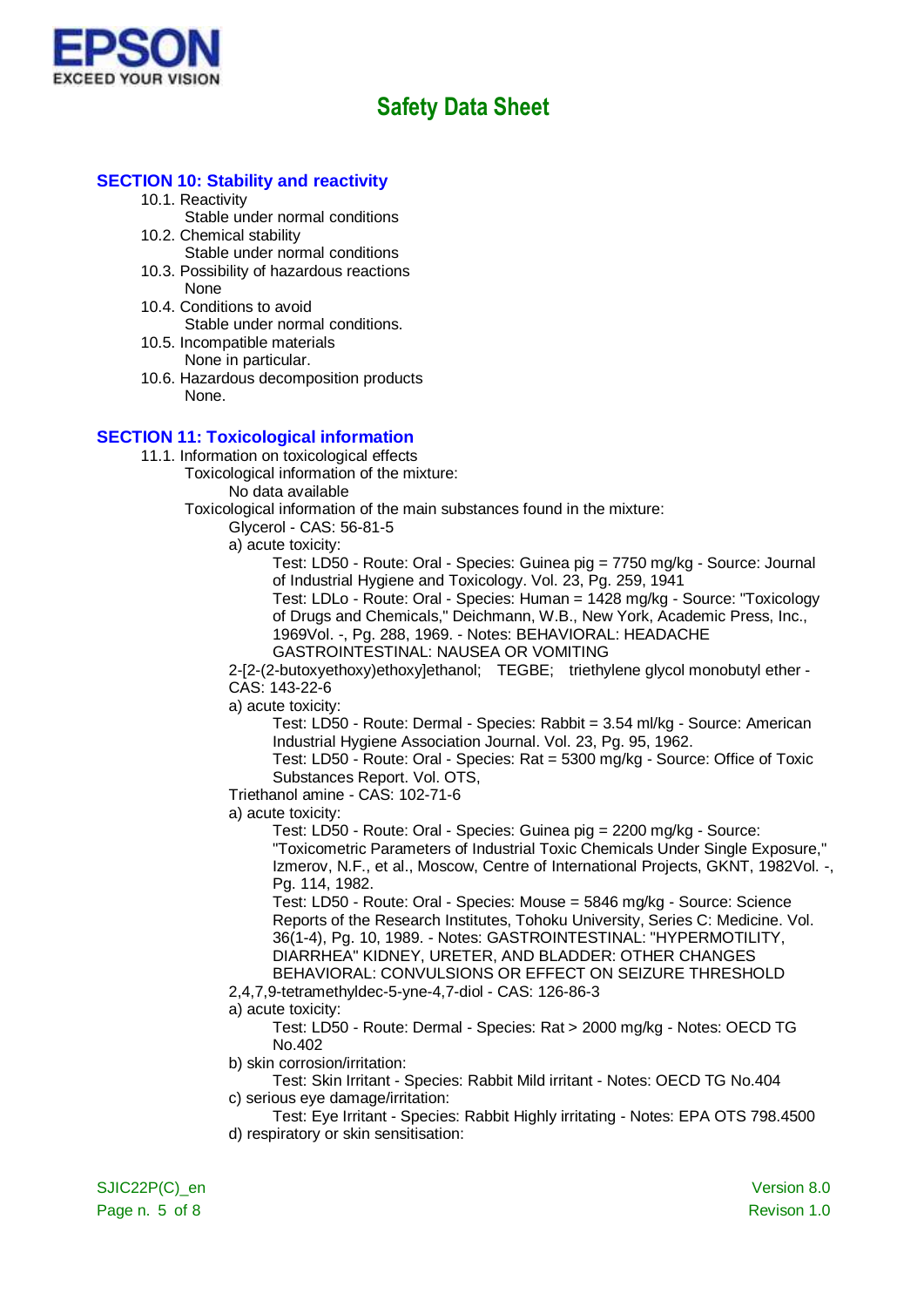

Test: Skin Sensitisation - Route: LLNA - Species: Mouse Sensitiser - Notes: OECD TG No.429

- e) germ cell mutagenicity:
	- Test: Mutagenesis Species: Salmonella Typhimurium Negative Notes: OECD TG No.471

If not differently specified, the information required in Regulation (EU) 2015/830 listed below must be considered as 'No data available':

- a) acute toxicity;
- b) skin corrosion/irritation;
- c) serious eye damage/irritation;
- d) respiratory or skin sensitisation;
- e) germ cell mutagenicity;
- f) carcinogenicity;
- g) reproductive toxicity;
- h) STOT-single exposure;
- i) STOT-repeated exposure;
- j) aspiration hazard.

#### **SECTION 12: Ecological information**

- 12.1. Toxicity
	- Adopt good working practices, so that the product is not released into the environment.
	- 2,4,7,9-tetramethyldec-5-yne-4,7-diol CAS: 126-86-3
	- a) Aquatic acute toxicity:

Endpoint: LC50 - Species: Fish = 36 mg/l - Duration h: 96 - Notes: OECD TG No.203 Endpoint: EC50 - Species: Daphnia = 88 mg/l - Duration h: 48 - Notes: OECD TG No.202

Endpoint: EC50 - Species: Algae = 15 mg/l - Duration h: 72 - Notes: OECD TG No.201 c) Bacteria toxicity:

- Endpoint: EC50 Species: activated sludge = mg/l Notes: OECD TG No.209 12.2. Persistence and degradability
- No data available
- 12.3. Bioaccumulative potential
- No data available
- 12.4. Mobility in soil
- No data available
- 12.5. Results of PBT and vPvB assessment vPvB Substances: None - PBT Substances: None
- 12.6. Other adverse effects None

#### **SECTION 13: Disposal considerations**

13.1. Waste treatment methods

Recover if possible. In so doing, comply with the local and national regulations currently in force.

### **SECTION 14: Transport information**

- 14.1. UN number
	- Not classified as dangerous in the meaning of transport regulations.
- 14.2. UN proper shipping name
	- No data available
- 14.3. Transport hazard class(es)
	- No data available
- 14.4. Packing group

SJIC22P(C) en Version 8.0

Page n. 6 of 8 Revison 1.0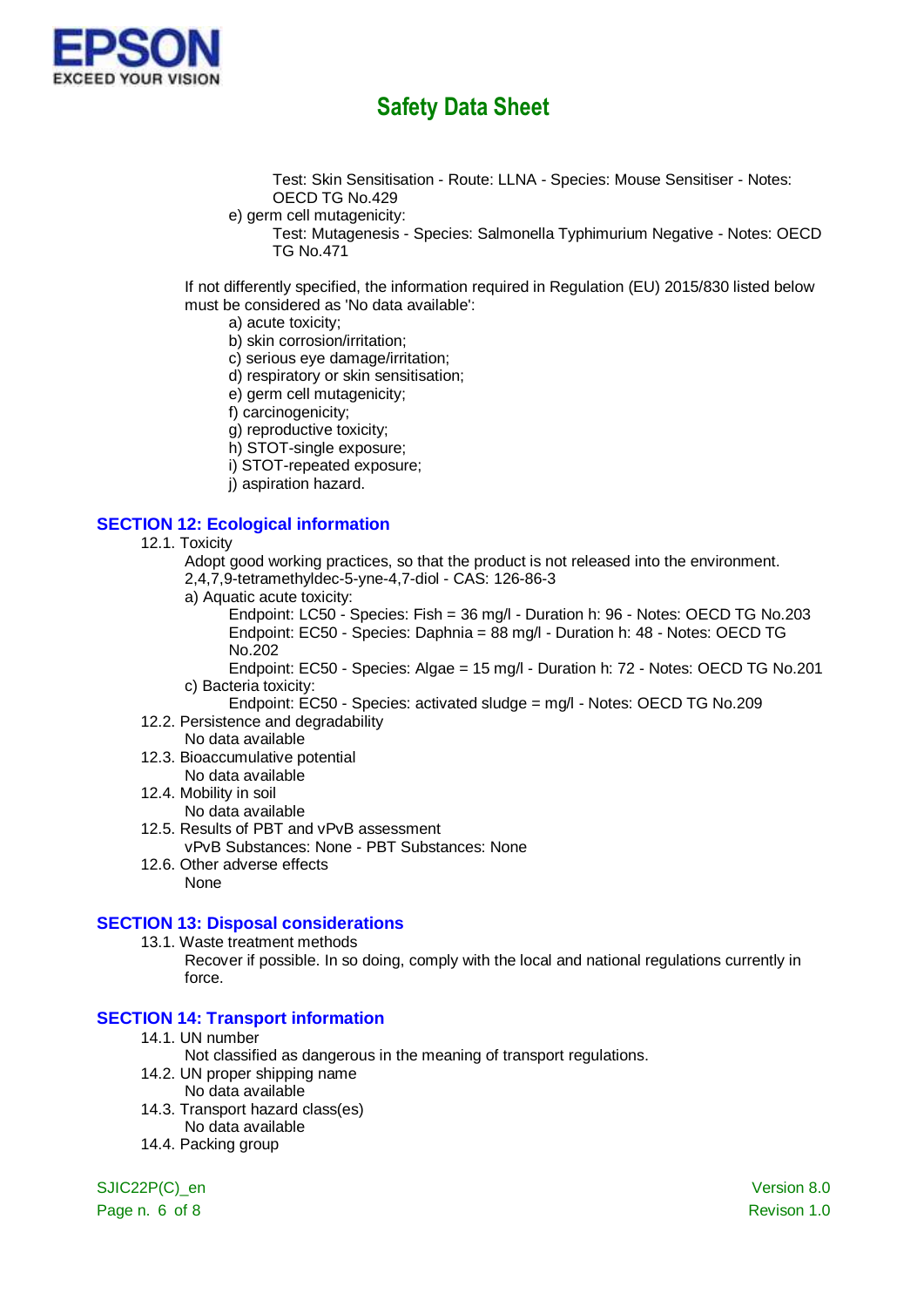

No data available

14.5. Environmental hazards

No data available

- 14.6. Special precautions for user No data available
- 14.7. Transport in bulk according to Annex II of MARPOL73/78 and the IBC Code No data available

### **SECTION 15: Regulatory information**

15.1. Safety, health and environmental regulations/legislation specific for the substance or mixture

Dir. 98/24/EC (Risks related to chemical agents at work)

Dir. 2000/39/EC (Occupational exposure limit values)

Regulation (EC) n. 1907/2006 (REACH)

Regulation (EC) n. 1272/2008 (CLP) Regulation (EC) n. 790/2009 (ATP 1 CLP) and (EU) n. 758/2013

Regulation (EU) 2015/830

Regulation (EU) n. 286/2011 (ATP 2 CLP)

Regulation (EU) n. 618/2012 (ATP 3 CLP)

Regulation (EU) n. 487/2013 (ATP 4 CLP)

Regulation (EU) n. 944/2013 (ATP 5 CLP)

Regulation (EU) n. 605/2014 (ATP 6 CLP)

Restrictions related to the product or the substances contained according to Annex XVII Regulation (EC) 1907/2006 (REACH) and subsequent modifications:

Restrictions related to the product:

No restriction.

Restrictions related to the substances contained:

No restriction.

Where applicable, refer to the following regulatory provisions :

Directive 2003/105/CE ('Activities linked to risks of serious accidents') and subsequent amendments.

Regulation (EC) nr 648/2004 (detergents). 1999/13/EC (VOC directive)

Provisions related to directives 82/501/EC(Seveso), 96/82/EC(Seveso II):

No data available

15.2. Chemical safety assessment

No

### **SECTION 16: Other information**

Full text of phrases referred to in Section 3:

- H318 Causes serious eye damage.
- H317 May cause an allergic skin reaction.
- H412 Harmful to aquatic life with long lasting effects.
- H302 Harmful if swallowed.
- H315 Causes skin irritation.
- H400 Very toxic to aquatic life.

| <b>Hazard class and</b><br>hazard category | Code                | <b>Description</b>                   |
|--------------------------------------------|---------------------|--------------------------------------|
| Acute Tox. 4                               | 3.1/4/Oral          | Acute toxicity (oral), Category 4    |
| Skin Irrit. 2                              | 3.2/2               | Skin irritation, Category 2          |
| Eye Dam. 1                                 | 3.3/1               | Serious eye damage, Category 1       |
| Skin Sens. 1,1A,1B                         | $3.4.2/1 - 1A - 1B$ | Skin Sensitisation, Category 1,1A,1B |